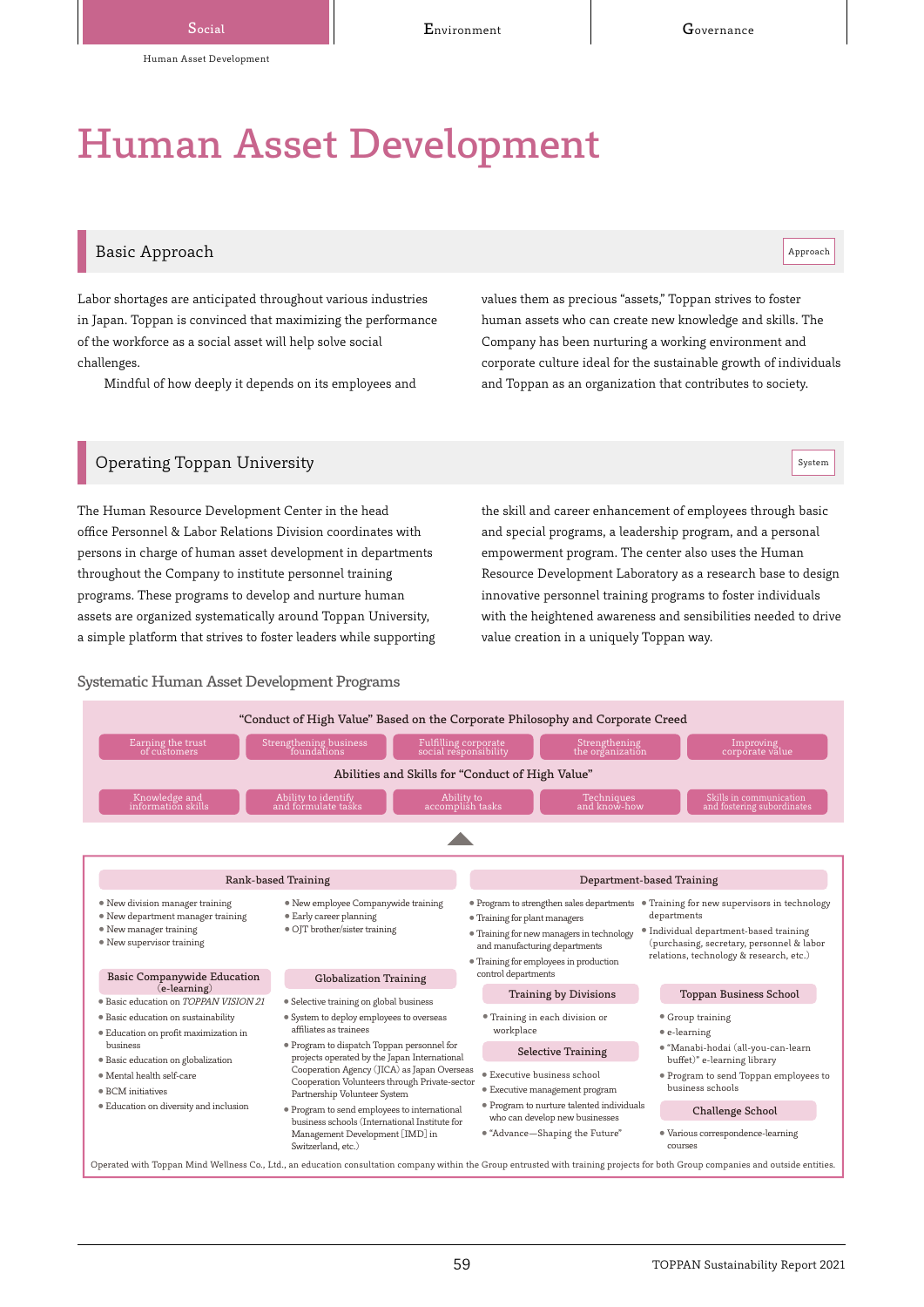# Organizing Digital Human Asset Empowerment Programs

Activity results,<br>performance data

Toppan organizes digital human asset empowerment programs to accelerate digital transformation (DX) business. With these programs, the Company aims to redevelop individual competence and skills through a reskilling approach that encourages employees to acquire methods for value creation using digital technology.

#### Companywide basic training on DX

Seven monthly sessions from February to September in 2021

#### Specialist training on DX (expertise in cloud utilization and system architecture)

Some 1,600 participants on a cumulative basis in beginner and intermediate courses, as of September 2021

#### Subscription-based training on digital technology via a digital learning platform

About 800 participants from October 2020 to September 2021 (first term)

# Fostering Human Assets Active in the Global Business Arena  $\vert$  Approach  $\vert$  Activity results

performance data

Toppan has been hiring non-Japanese individuals and frequently arranging personnel exchanges between overseas Group companies to adapt to a more globalized business environment.

Several of the Company's personnel training programs are designed to foster human assets who can thrive in a global business arena. Examples include a trainee system to provide employees with practical training in day-to-day business activities at overseas subsidiaries, a selective training course on globalization to support candidates for overseas assignments, and a program to send employees to courses at international business schools. Every year Toppan dispatches several young employees to work as Japan Overseas Cooperation Volunteers for the Japan International Cooperation Agency (JICA). These volunteers take part in JICA projects to address

global development agendas while developing themselves as individuals.

The system to deploy trainees to overseas affiliates and the program to dispatch Toppan personnel as Japan Overseas Cooperation Volunteers for JICA projects are currently suspended due to restrictions imposed by the COVID-19 pandemic.





Cooperation with overseas subsidiaries (human resources [HR] meeting)

Practical training at an overseas subsidiary (trainee system)

# Fostering Next-generation Talent (Human Resource Development Laboratory)

Activity results,<br>performance data

In April 2017 Toppan launched the Human Resource Development Laboratory as a research base to develop innovative personnel training programs that apply brain research, neuroscience, analyses of physical condition, and various technologies.

The laboratory has been used as a platform to design a Toppan-style personnel development model that cultivates innovative mindsets and encourages individuals to leverage and enhance their potential and abilities. With this original development model, Toppan has been fostering new talent who can take advantage of novel technologies, accommodate the new-normal way of life, and take the initiative to address issues towards the realization of TOPPAN VISION 21. Human Resource Development Laboratory

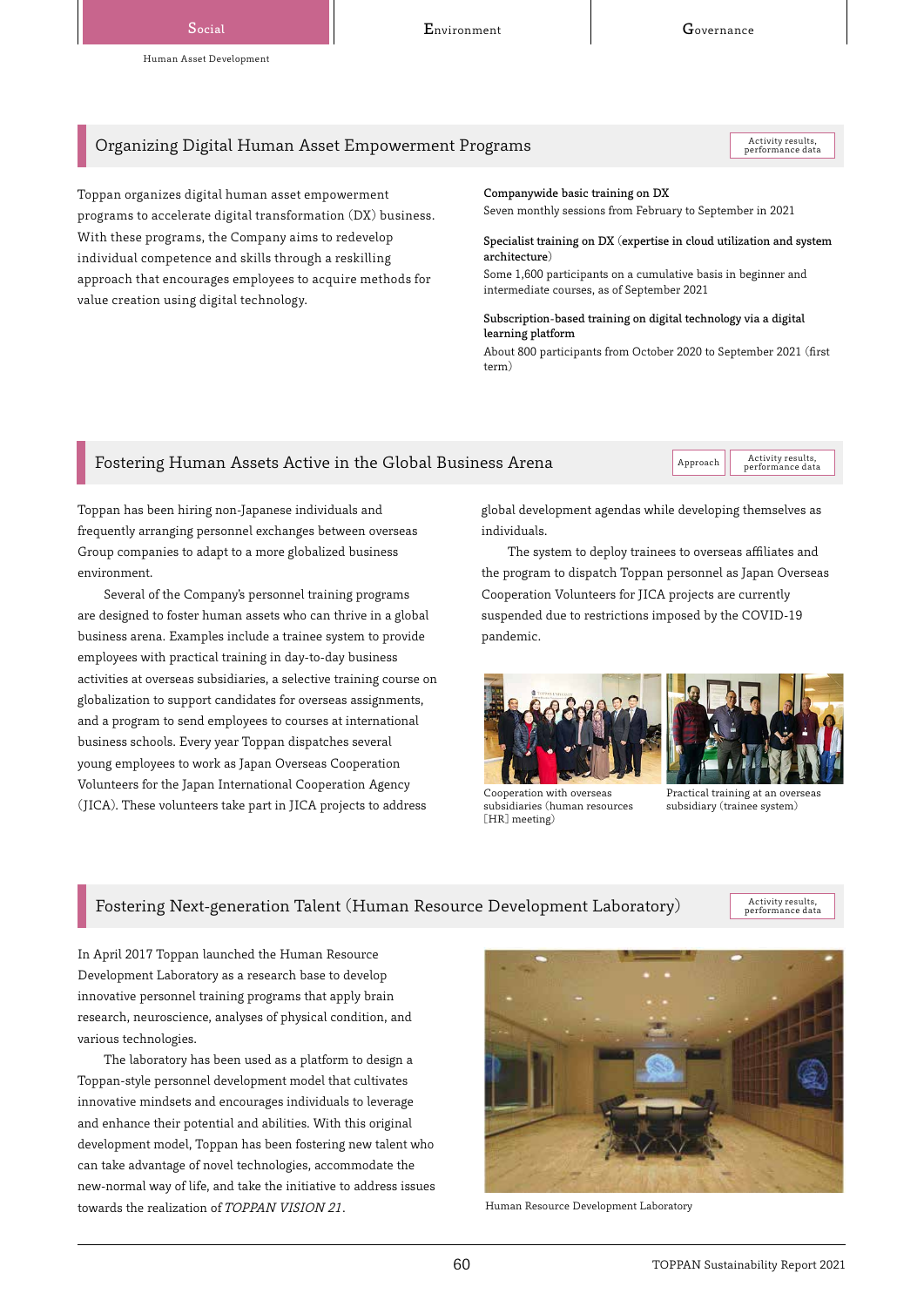Social Covernance Covernance Environment Covernance Governance

Human Asset Development

Designing a Next-generation Approach for Personnel Development

Activity results,<br>performance data

## ■ Forming a Neuroscience Research Group

Toppan is collaborating with DAncing Einstein, Co., Ltd. to form a Neuroscience Research Group that studies ways to apply neuroscience knowledge to human asset development. The research group aims to develop talent necessary for accelerated corporate growth and the creation of a better society. Its latest brain science programs seek to improve the performance and communication skills of Toppan personnel by shedding new light on the mechanisms of human learning, behavior, emotions, and thinking.

Neuroscience knowledge has also been incorporated into training sessions for new employees in the form of assessments based on neuroscience. As Toppan's internal instructors

## ■ Setting up a Condition Research Group

Toppan advances health management as a means of maintaining and enhancing the health of its employees and evoking their higher performance and productivity. The Company has also adopted a next-generation approach to fostering human assets. For these purposes, Toppan has entered into an advisory contract with Professor Hideyuki Negoro, a lecturer on medicine at the Harvard Medical School and a visiting professor at the Sorbonne University School of Medicine. At the Condition Research Group set up with Professor Negoro, Toppan has produced Around-the-clock Tips for Better Performance, a self-care video to help employees look after their own mental and physical condition. Drawing from the professor's expertise in healthcare, this easy-to-understand, animated video explains certain things that a businessperson can do in the course of a day to stay in better shape. The video

prepare to lecture new recruits, they learn how to model their lectures and lecture materials around the cognitive processes of the learners. This approach seeks to improve the recruits' understanding of the content they are learning in the training sessions.



demonstrates good living routines to follow in the morning, afternoon, and evening by describing basic mechanisms of the body, such as the clock genes and body clock.

 [Toppan's training for new recruits on managing mental and physical](https://toppan.com/assets/pdf/sustainability/2021/csr2021_detail-ja.pdf#page=25)  condition (See page 25 for details)

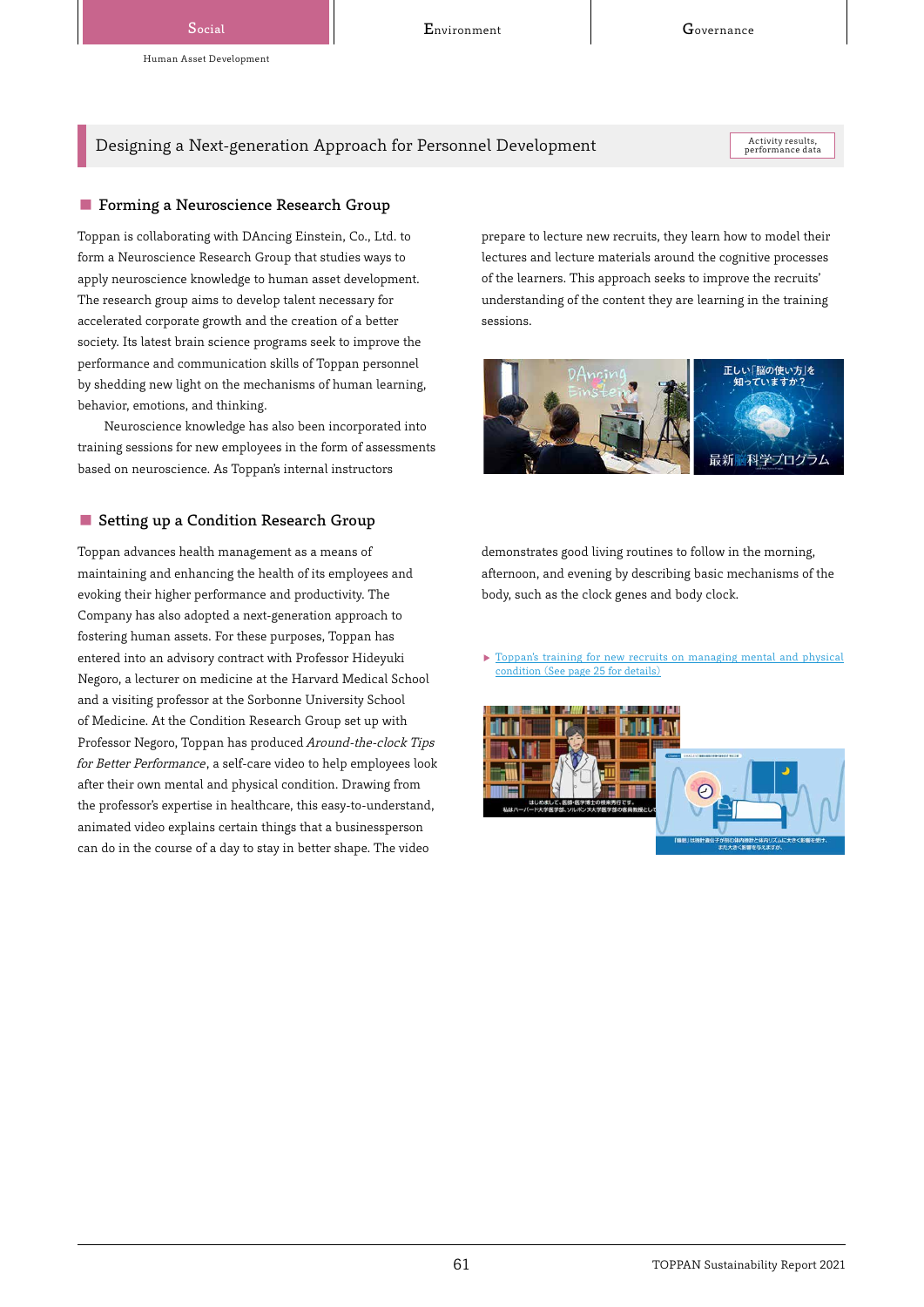# ■ Establishing an Art Innovation Research Group

Toppan has established an industry-university collaborative course with Kyoto University to create new value by fusing art, culture, and technology. Researchers from Kyoto University

and Toppan have developed the "Art Innovation Framework""," a thinking method that systematizes the logic of artists to spur the generation of new ideas in business.

Modeling the logic of artists to apply the creative process to business



Art Innovation Framework $^{TM}$ 

Art Innovation Framework is a thinking method based on the logic that guides artists as they create. The process of art creation is divided into five stages that can be applied to business in ways that facilitate the creation of novel value. The drastic changes in society in recent years are generating

## ■ Launching an SDG Research Group

The SDG Research Group applies Buddhist learning to business as a means of checking, researching, and verifying new approaches to human asset development. The research group also works with the Yoi-Otera Research Institute ("yoiotera" means "good temples" in Japanese) to redefine and retranslate the roles of temples in modern society. The group's overarching goal is to help create a sustainable society that affords safety and security to all people. The group recently produced Buddhist Teachings in Business, an animated video introducing the teachings of Buddhism, a religion dating back 2,500 years. With examples of Buddhist principles applied to business, the video inspires innovative ways of thinking about work in modern society, the value of a corporation, the concept of being oneself, and moral values. Positioned as an educational material in Toppan's SDG curriculum, this video is available

#### ■ Promoting the Kanosei Art Project

The Kanosei Art Project ("kanosei" means "potential" in Japanese) uses the technologies of the Toppan Group to add value to the works of borderless artists. The project seeks to develop a business model that unifies solutions to social issues (the greater independence of persons with illness and disabilities) with economic benefits (earnings for the Toppan Group). The next generation of leaders in the Group is expected to emerge in the process. In addition to learning about the project in new-recruit training sessions, the Group employees

 [Examples of Toppan's social contribution activities \(See page 93 for details\)](https://toppan.com/assets/pdf/sustainability/2021/csr2021_detail-ja.pdf#page=93)

a demand for the creation of innovative value unbound by existing notions. By applying the framework in personnel development programs, Toppan aims to foster human assets who can create value never before seen.

to all employees as a resource for absorbing a novel form of business knowledge.



engaged in the project gain exposure to different types of art in the course of career development. Toppan will continue to promote this project to encourage individuals to grow by thinking independently

about what they can do and taking action accordingly.